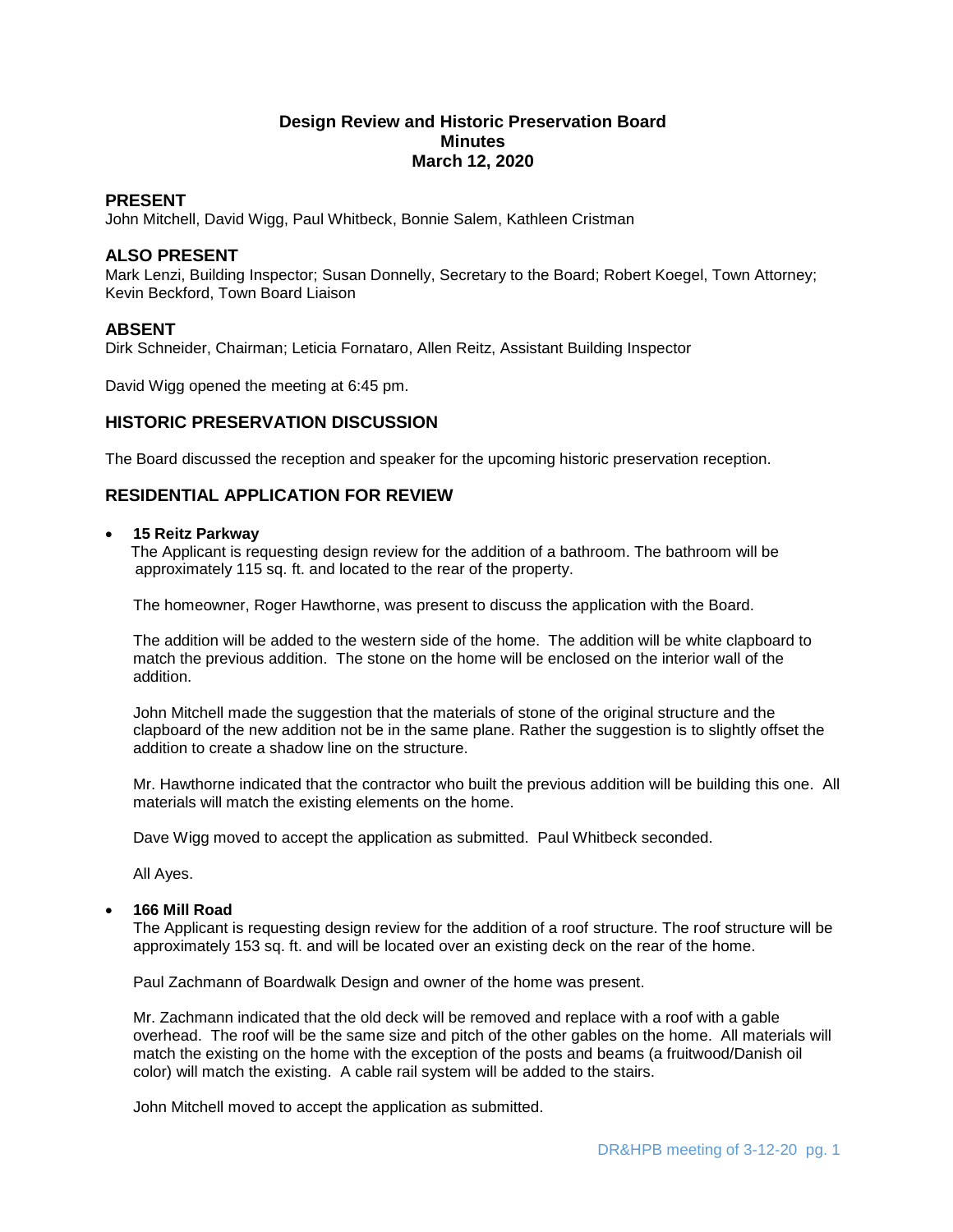Bonnie Salem seconded.

All Ayes.

#### **10 Fall Meadow Drive**

The Applicant is requesting design review for the addition of livable space above a garage. The attic above the garage will be converted to an approximately 500 sq. ft. bedroom and storage area.

Scott Powell, the architect for the project, was present to discuss the application with the Board.

The project will entail the addition of a bedroom, bath and attic storage space. The siding will be Hardi board and the roof, sash and muntins will match the original on the home.

Kathleen Cristman moved to accept the application as submitted with the condition that all materials match the existing.

John Mitchell seconded.

All Ayes.

#### **11 Blackwood Circle**

 The Applicant is requesting design review for the construction of a single-family one story home. The home will be approximately 2013 sq. ft. and located in the Wilshire Hill Development.

Jeff Brokaw of Morrell Builders was present.

Kathleen Cristman commented that could it be considered to use only two architectural elements instead of three on the front elevation as it would be more in keeping with the Town's design guidelines. Paul Whitbeck made the suggestion to consider two garage doors.

David Wigg complimented the frieze board and eyebrow roof designs.

David Wigg moved to approve the application as submitted.

John Mitchell seconded.

All Ayes.

#### **123 Sunset Boulevard**

The Applicant is requesting design review for the construction of a new two story single family home. The home will replace an existing home and will be approximately 4400 sq. ft.

The property owner, Elizabeth Sharpe, and the architect, Jon Schick were present.

Mr. Schick indicated that a change in the latest design involved a bigger porch. The Board reviewed some plans regarding this change. He highlighted the owner's preferences in colors and materials. He indicated that the color of the 8" clapboard will be dark blue with white trim with stone to complement. There will be a shingle accent in the dormers and a stone base at ground level. There will be Azek trim and corner boards, wood front door and Anderson 400 series windows.

Kathleen Cristman commented that this home is a lot of house in size for this neighborhood. She expressed her concerns over the busy design of the 3 materials utilized on the front elevation. She did add the she is pleased with how the owner and architect listened to the comments of the Board in somewhat reducing the size and scale of the design.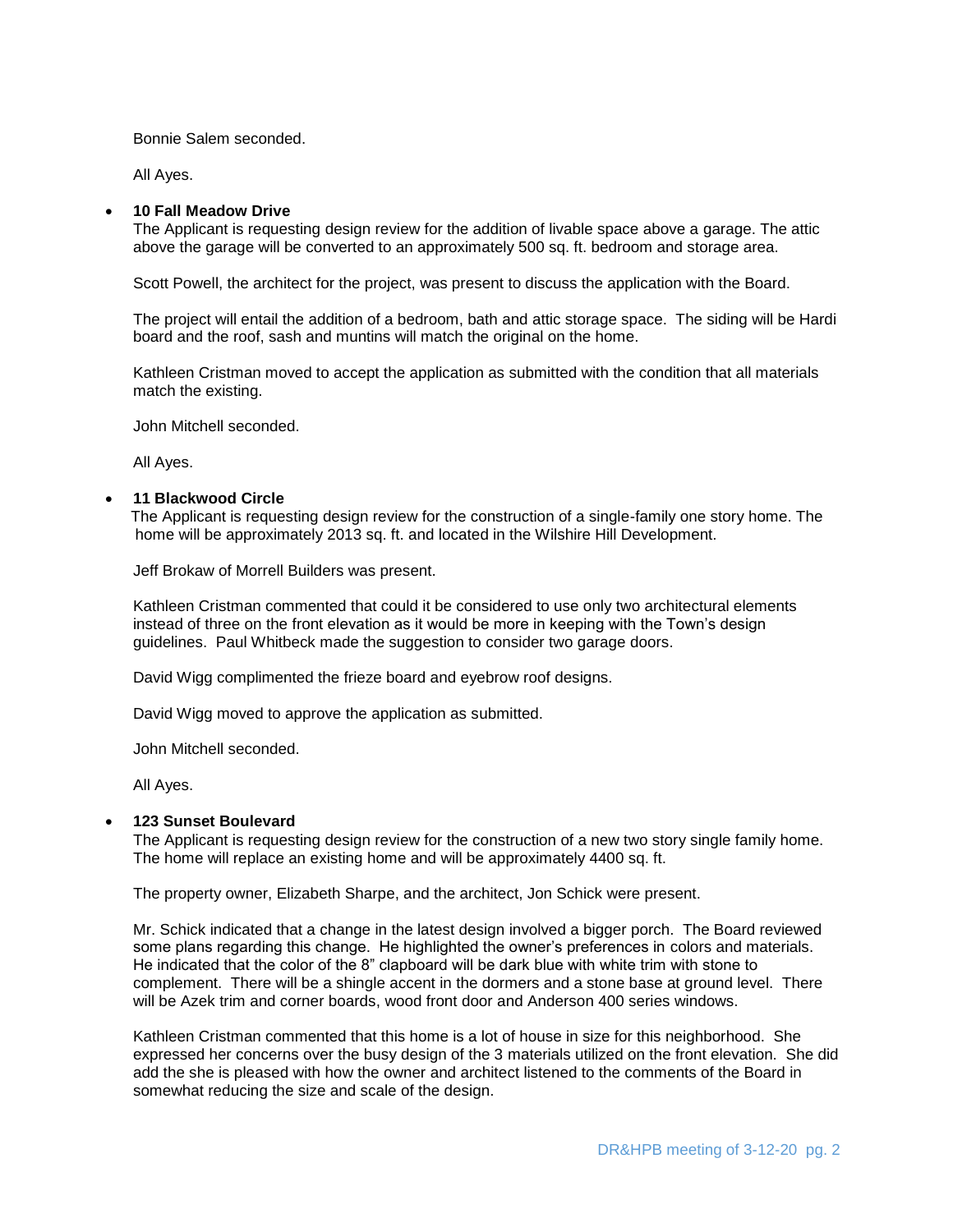Elizabeth Sharpe stated that she and her husband looked at similar designs and this is what they preferred but that they are open to the comments of the Board.

Kathleen Cristman stated the importance of simplicity in this neighborhood of small homes.

Paul Whitbeck cautioned the homeowner that the reduction in square footage may not be the desired result of the homeowner.

John Mitchell thanked the architect and homeowner for the efforts in the change to the original design. He appreciated the use of the minimal stone and that although he still feels that this design is large for the neighborhood, he could now support the project.

Bonnie Salem expressed her concerns on this project. She bases her objections on the Town's design guideline specifically that "New construction shall not be considerably larger than other homes in the neighborhood." She does not feel that the cell tower on this street should be a mitigating factor and that larger homes are not part of this neighborhood and this construction will be dissimilar to others in the neighborhood. She has concerns about how this will impact the neighborhood.

There were discussion to delay the vote until a full Board was in attendance. A straw vote was conducted and the decision to proceed with the vote was carried out.

David Wigg moved to accept the application as submitted with the recommendation that the gable shake siding be removed. John Mitchell seconded.

Ayes – Wigg, Cristman, Mitchell, Whitbeck Nays - Salem

### **COMMERCIAL APPLICATION FOR REVIEW**

#### **3000 Monroe Avenue**

The Applicant is requesting design review for the addition of two business identification sign. The signs will be approximately 22.42 sq. ft. total and will identify the business "Body 20". Both signs will be nonlit black acrylic directly mounted to the existing sign band facade.

Justin Hamilton of Hamilton Stern Construction was present.

Mr. Hamilton indicated that the signage is a direct replacement of the previous signage and may be slightly smaller.

The current gooseneck lighting will be retained and the signage will be centered over the columns on the building.

Dave Wigg moved to accept the application as submitted.

Kathleen Cristman seconded.

All Ayes.

### **789 Linden Avenue**

The Applicant is requesting design review for the addition of a business identification sign. The sign will be approximately 33.9 sq. ft. and will identify the business "Pella Windows & Doors". The sign will be an illuminated sign cabinet attached to facade.

Stephanie Dawley representing Signs Unlimited was present to discuss this application with the Board.

Ms. Dawley showed the Board a sample of the sign material.